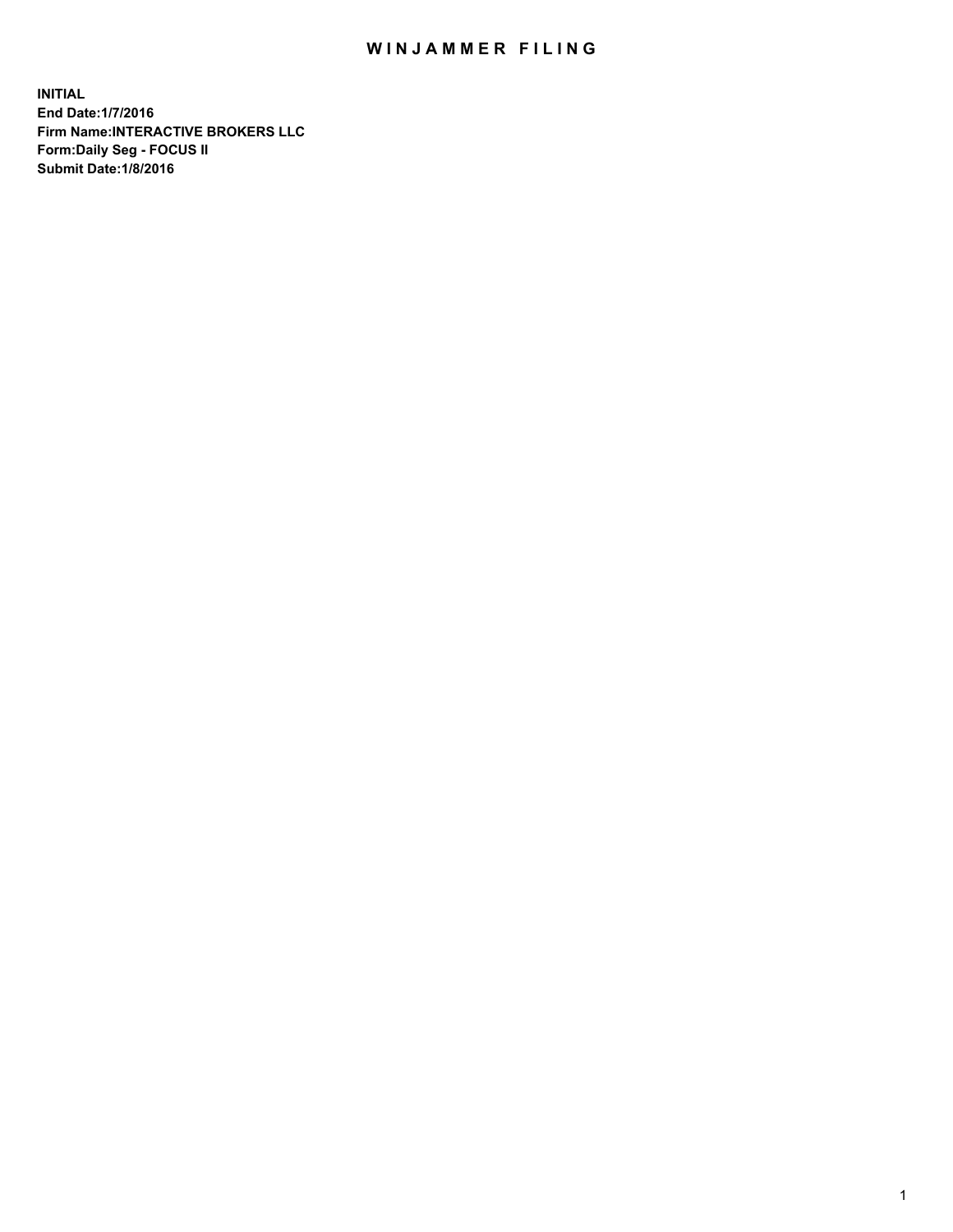## **INITIAL End Date:1/7/2016 Firm Name:INTERACTIVE BROKERS LLC Form:Daily Seg - FOCUS II Submit Date:1/8/2016 Daily Segregation - Cover Page**

| Name of Company<br><b>Contact Name</b><br><b>Contact Phone Number</b><br><b>Contact Email Address</b>                                                                                                                                                                                                                          | <b>INTERACTIVE BROKERS LLC</b><br><b>Alex Parker</b><br>203-618-7738<br>aparker@interactivebrokers.com |
|--------------------------------------------------------------------------------------------------------------------------------------------------------------------------------------------------------------------------------------------------------------------------------------------------------------------------------|--------------------------------------------------------------------------------------------------------|
| FCM's Customer Segregated Funds Residual Interest Target (choose one):<br>a. Minimum dollar amount: ; or<br>b. Minimum percentage of customer segregated funds required:%; or<br>c. Dollar amount range between: and; or<br>d. Percentage range of customer segregated funds required between:% and%.                          | <u>0</u><br>155,000,000 245,000,000<br><u>00</u>                                                       |
| FCM's Customer Secured Amount Funds Residual Interest Target (choose one):<br>a. Minimum dollar amount: ; or<br>b. Minimum percentage of customer secured funds required:%; or<br>c. Dollar amount range between: and; or<br>d. Percentage range of customer secured funds required between:% and%.                            | <u>0</u><br>80,000,000 120,000,000<br>0 <sub>0</sub>                                                   |
| FCM's Cleared Swaps Customer Collateral Residual Interest Target (choose one):<br>a. Minimum dollar amount: ; or<br>b. Minimum percentage of cleared swaps customer collateral required:% ; or<br>c. Dollar amount range between: and; or<br>d. Percentage range of cleared swaps customer collateral required between:% and%. | ₫<br>0 <sub>0</sub><br>0 <sub>0</sub>                                                                  |

Attach supporting documents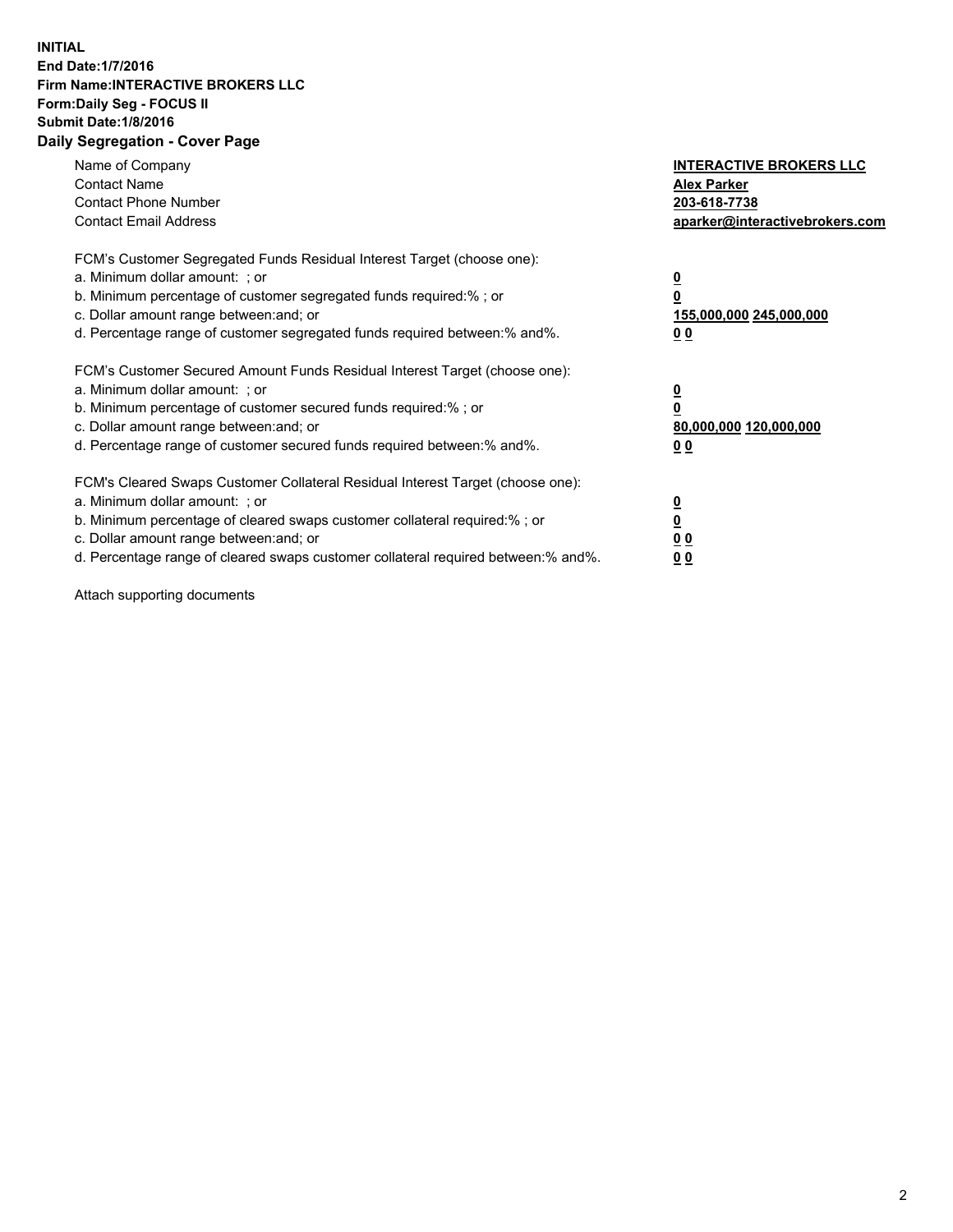## **INITIAL End Date:1/7/2016 Firm Name:INTERACTIVE BROKERS LLC Form:Daily Seg - FOCUS II Submit Date:1/8/2016 Daily Segregation - Secured Amounts**

|     | Foreign Futures and Foreign Options Secured Amounts                                         |                                  |
|-----|---------------------------------------------------------------------------------------------|----------------------------------|
|     | Amount required to be set aside pursuant to law, rule or regulation of a foreign            | $0$ [7305]                       |
|     | government or a rule of a self-regulatory organization authorized thereunder                |                                  |
| 1.  | Net ledger balance - Foreign Futures and Foreign Option Trading - All Customers             |                                  |
|     | A. Cash                                                                                     | 300, 207, 197 [7315]             |
|     | B. Securities (at market)                                                                   | $0$ [7317]                       |
| 2.  | Net unrealized profit (loss) in open futures contracts traded on a foreign board of trade   | 8,518,522 [7325]                 |
| 3.  | Exchange traded options                                                                     |                                  |
|     | a. Market value of open option contracts purchased on a foreign board of trade              | 31,916 [7335]                    |
|     | b. Market value of open contracts granted (sold) on a foreign board of trade                | <b>65,004</b> [7337]             |
| 4.  | Net equity (deficit) (add lines 1.2. and 3.)                                                | 308,692,631 [7345]               |
| 5.  | Account liquidating to a deficit and account with a debit balances - gross amount           | 324,756 [7351]                   |
|     | Less: amount offset by customer owned securities                                            | 0 [7352] 324,756 [7354]          |
| 6.  | Amount required to be set aside as the secured amount - Net Liquidating Equity              | 309,017,387 [7355]               |
|     | Method (add lines 4 and 5)                                                                  |                                  |
| 7.  |                                                                                             |                                  |
|     | Greater of amount required to be set aside pursuant to foreign jurisdiction (above) or line | 309,017,387 [7360]               |
|     | 6.                                                                                          |                                  |
|     | FUNDS DEPOSITED IN SEPARATE REGULATION 30.7 ACCOUNTS                                        |                                  |
| 1.  | Cash in banks                                                                               |                                  |
|     | A. Banks located in the United States                                                       | 149 <sub>[7500]</sub>            |
|     | B. Other banks qualified under Regulation 30.7                                              | 0 [7520] 149 [7530]              |
| 2.  | Securities                                                                                  |                                  |
|     | A. In safekeeping with banks located in the United States                                   | 353,972,187 [7540]               |
|     | B. In safekeeping with other banks qualified under Regulation 30.7                          | 0 [7560] 353,972,187 [7570]      |
| 3.  | Equities with registered futures commission merchants                                       |                                  |
|     | A. Cash                                                                                     | $0$ [7580]                       |
|     | <b>B.</b> Securities                                                                        | $0$ [7590]                       |
|     | C. Unrealized gain (loss) on open futures contracts                                         | $0$ [7600]                       |
|     | D. Value of long option contracts                                                           | $0$ [7610]                       |
|     | E. Value of short option contracts                                                          | 0 [7615] 0 [7620]                |
| 4.  | Amounts held by clearing organizations of foreign boards of trade                           |                                  |
|     | A. Cash                                                                                     | $0$ [7640]                       |
|     | <b>B.</b> Securities                                                                        | $0$ [7650]                       |
|     | C. Amount due to (from) clearing organization - daily variation                             | $0$ [7660]                       |
|     | D. Value of long option contracts                                                           | $0$ [7670]                       |
|     | E. Value of short option contracts                                                          | 0 [7675] 0 [7680]                |
| 5.  | Amounts held by members of foreign boards of trade                                          |                                  |
|     | A. Cash                                                                                     | 71,042,697 [7700]                |
|     | <b>B.</b> Securities                                                                        | $0$ [7710]                       |
|     | C. Unrealized gain (loss) on open futures contracts                                         | 18,404,293 [7720]                |
|     | D. Value of long option contracts                                                           | 31,917 [7730]                    |
|     | E. Value of short option contracts                                                          | -65,006 [7735] 89,413,901 [7740] |
| 6.  | Amounts with other depositories designated by a foreign board of trade                      | $0$ [7760]                       |
| 7.  | Segregated funds on hand                                                                    | $0$ [7765]                       |
| 8.  | Total funds in separate section 30.7 accounts                                               | 443,386,237 [7770]               |
| 9.  | Excess (deficiency) Set Aside for Secured Amount (subtract line 7 Secured Statement         | 134,368,850 [7380]               |
|     | Page 1 from Line 8)                                                                         |                                  |
| 10. | Management Target Amount for Excess funds in separate section 30.7 accounts                 | 80,000,000 [7780]                |
| 11. | Excess (deficiency) funds in separate 30.7 accounts over (under) Management Target          | 54,368,850 [7785]                |
|     |                                                                                             |                                  |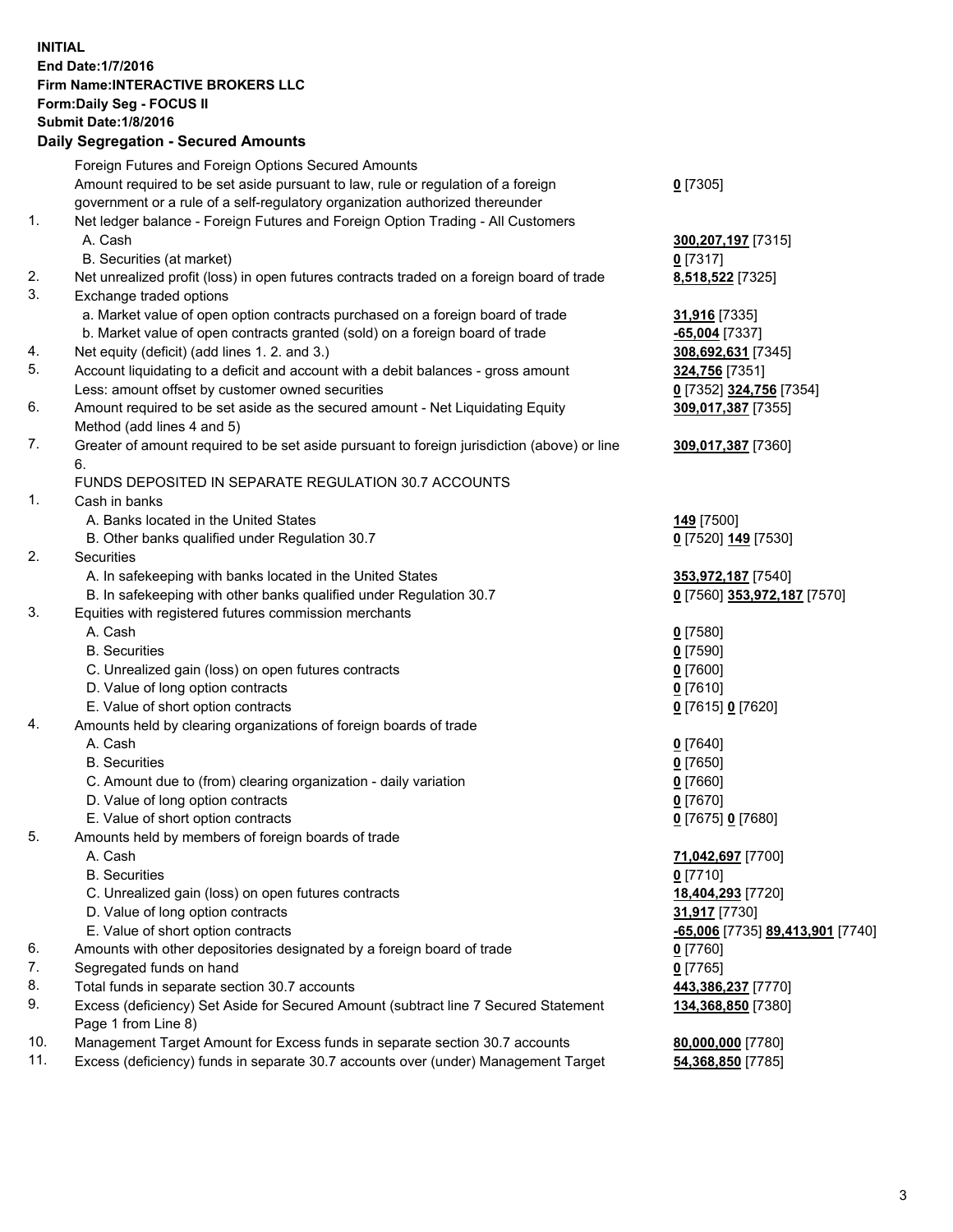**INITIAL End Date:1/7/2016 Firm Name:INTERACTIVE BROKERS LLC Form:Daily Seg - FOCUS II Submit Date:1/8/2016 Daily Segregation - Segregation Statement** SEGREGATION REQUIREMENTS(Section 4d(2) of the CEAct) 1. Net ledger balance A. Cash **2,635,764,587** [7010] B. Securities (at market) **0** [7020] 2. Net unrealized profit (loss) in open futures contracts traded on a contract market **93,211,731** [7030] 3. Exchange traded options A. Add market value of open option contracts purchased on a contract market **95,666,125** [7032] B. Deduct market value of open option contracts granted (sold) on a contract market **-220,471,438** [7033] 4. Net equity (deficit) (add lines 1, 2 and 3) **2,604,171,005** [7040] 5. Accounts liquidating to a deficit and accounts with debit balances - gross amount **752,673** [7045] Less: amount offset by customer securities **0** [7047] **752,673** [7050] 6. Amount required to be segregated (add lines 4 and 5) **2,604,923,678** [7060] FUNDS IN SEGREGATED ACCOUNTS 7. Deposited in segregated funds bank accounts A. Cash **348,491,478** [7070] B. Securities representing investments of customers' funds (at market) **1,445,248,850** [7080] C. Securities held for particular customers or option customers in lieu of cash (at market) **0** [7090] 8. Margins on deposit with derivatives clearing organizations of contract markets A. Cash **34,525,465** [7100] B. Securities representing investments of customers' funds (at market) **1,100,824,723** [7110] C. Securities held for particular customers or option customers in lieu of cash (at market) **0** [7120] 9. Net settlement from (to) derivatives clearing organizations of contract markets **16,937,280** [7130] 10. Exchange traded options A. Value of open long option contracts **95,641,640** [7132] B. Value of open short option contracts **-220,446,953** [7133] 11. Net equities with other FCMs A. Net liquidating equity **0** [7140] B. Securities representing investments of customers' funds (at market) **0** [7160] C. Securities held for particular customers or option customers in lieu of cash (at market) **0** [7170] 12. Segregated funds on hand **0** [7150] 13. Total amount in segregation (add lines 7 through 12) **2,821,222,483** [7180] 14. Excess (deficiency) funds in segregation (subtract line 6 from line 13) **216,298,805** [7190] 15. Management Target Amount for Excess funds in segregation **155,000,000** [7194] **61,298,805** [7198]

16. Excess (deficiency) funds in segregation over (under) Management Target Amount Excess